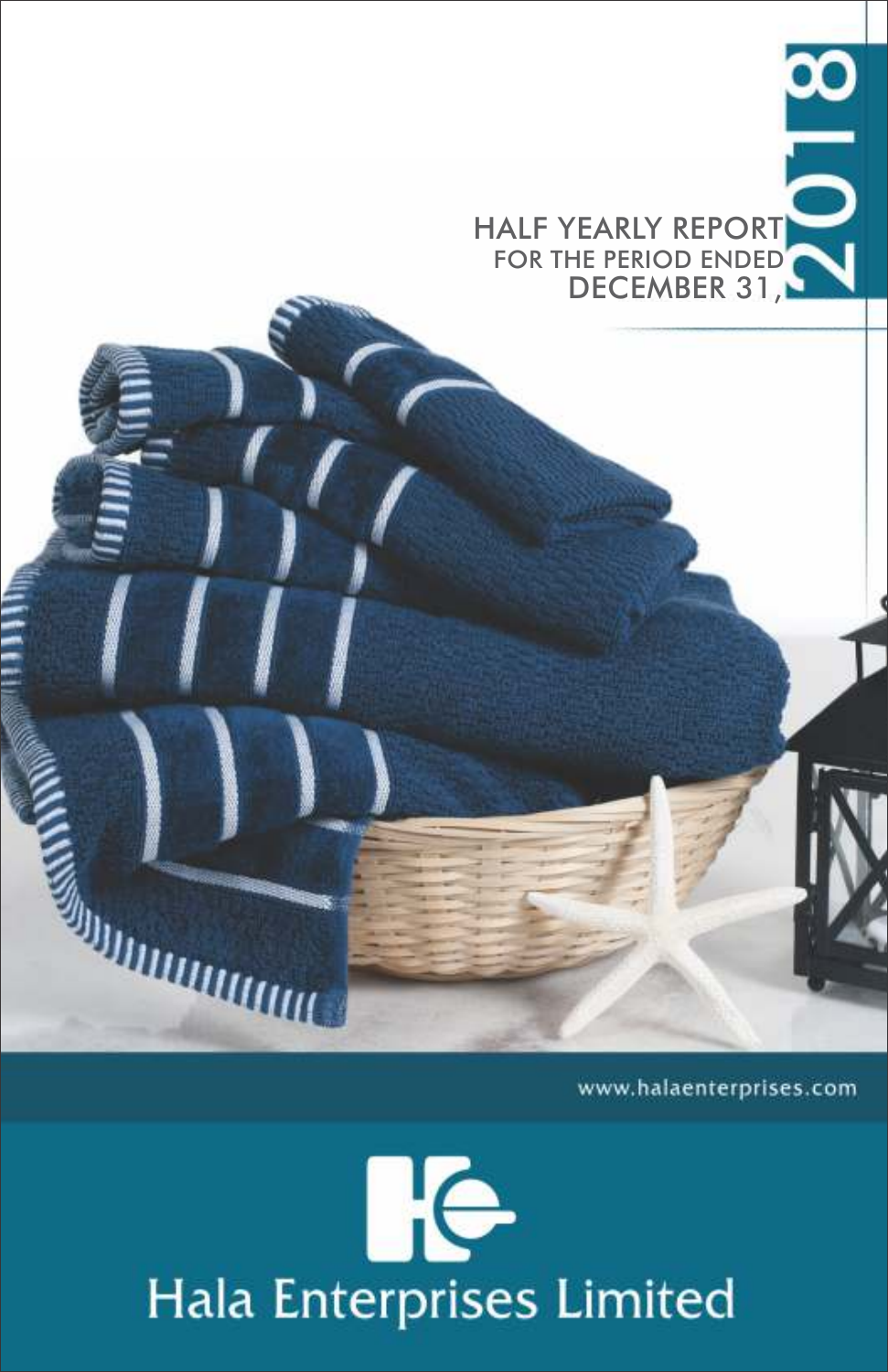# **CONTENTS**

| Company Information                                      | 2     |
|----------------------------------------------------------|-------|
| Director's Review                                        | 3     |
| Independent Auditor's Review Report                      | 4     |
| <b>Condensed Interim Statement of Financial Position</b> | 5-6   |
| <b>Condensed Interim Statement of Profit or Loss</b>     |       |
| Condensed Interim Statement of Comprehensive Income      | 8     |
| <b>Condensed Interim Statement of Cash Flows</b>         | 9     |
| Condensed Interim Statement of Changes in Equity         | 10    |
| Notes of Condensed Interim Financial Information         | 11-15 |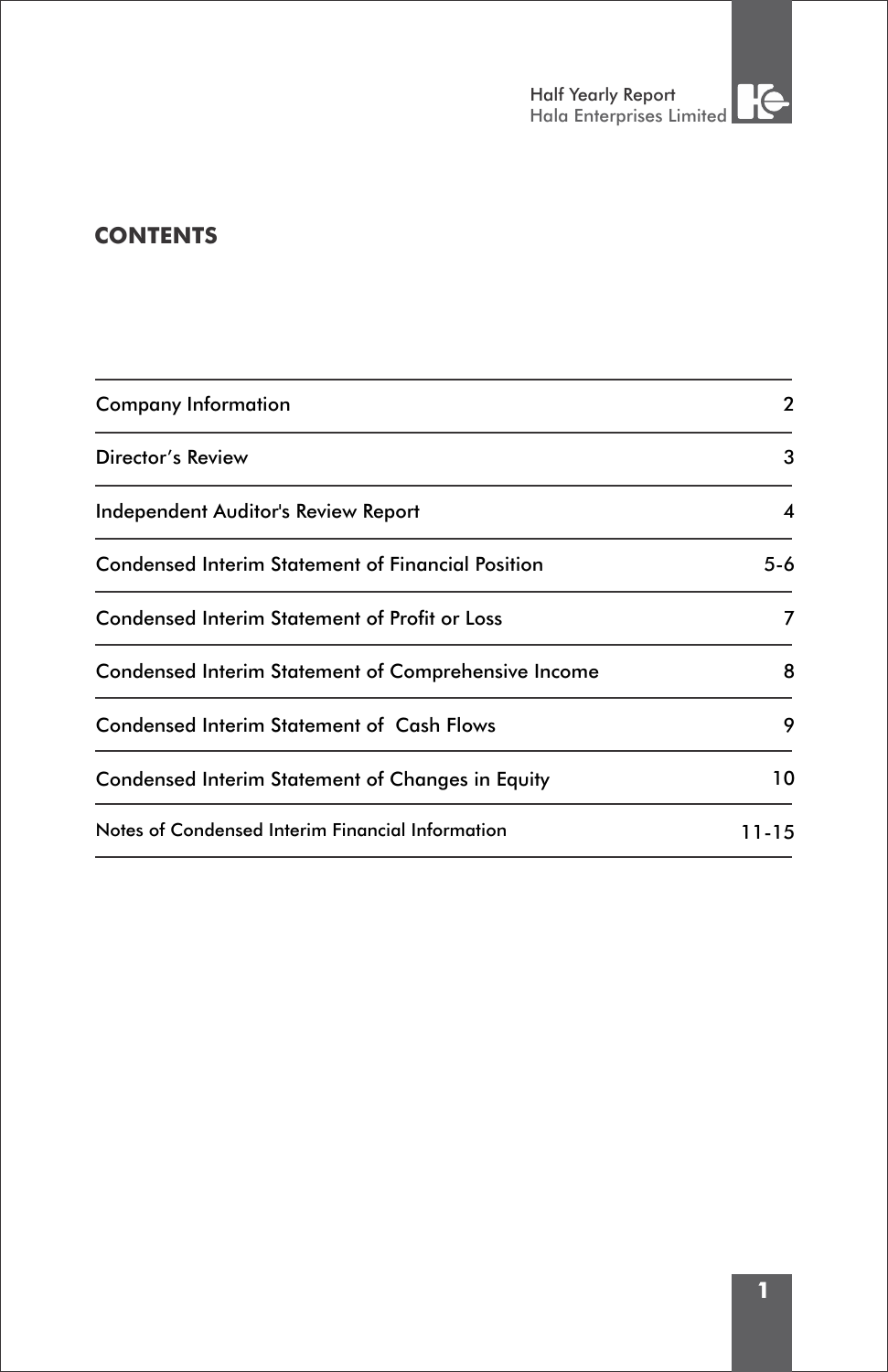

# **COMPANY INFORMATION**

| <b>BOARD OF DIRECTORS</b>                                    | Mr. Tahir Jahangir<br>Mr. Jillani Jahangir<br>Mrs. Munizae Jahangir<br>Mrs. Sulema Jahangir<br>Mr. Rashid Ahmad Khan<br>Mrs. Myra Husain Qureshi<br>Mr. Abdul Munaf            | Chairman/Non Executive Director<br><b>Chief Executive Officer</b><br>Non-Executive Director<br>Non-Executive Director<br><b>Independent Director</b><br>Non-Executive Director<br><b>Executive Director</b> |  |  |  |  |
|--------------------------------------------------------------|--------------------------------------------------------------------------------------------------------------------------------------------------------------------------------|-------------------------------------------------------------------------------------------------------------------------------------------------------------------------------------------------------------|--|--|--|--|
| <b>AUDIT COMMITTEE</b>                                       | Mr. Rashid Ahmad Khan<br>Mrs. Munizae Jahangir<br>Mrs. Sulema Jahangir                                                                                                         | Chairman/Member<br>Member<br>Member                                                                                                                                                                         |  |  |  |  |
| <b>HUMAN RESOURCE &amp;</b><br><b>REMUNERATION COMMITTEE</b> | Mr. Rashid Ahmad Khan<br>Mr. Jillani Jahangir<br>Mrs. Munizae Jahangir<br>Mrs. Sulema Jahangir                                                                                 | Chairman/Member<br>Member<br>Member<br>Member                                                                                                                                                               |  |  |  |  |
| <b>CHIEF FINANCIAL OFFICER</b>                               | Mr. Abdul Munaf                                                                                                                                                                |                                                                                                                                                                                                             |  |  |  |  |
| <b>COMPANY SECRETARY</b>                                     | Muhammad Mushtaq Saeed Iqbal                                                                                                                                                   |                                                                                                                                                                                                             |  |  |  |  |
| <b>AUDITORS</b>                                              | M/s. Tariq Abdul Ghani Maqbool & Co.<br><b>Chartered Accountants</b>                                                                                                           |                                                                                                                                                                                                             |  |  |  |  |
| <b>LEGAL ADVISORS</b>                                        | A.G.H.S Law Associates                                                                                                                                                         |                                                                                                                                                                                                             |  |  |  |  |
| <b>BANKERS</b>                                               | <b>J.S Bank Limited</b><br><b>Favsal Bank Limited</b><br>Askari Bank Limited<br><b>MCB Bank Limited</b>                                                                        |                                                                                                                                                                                                             |  |  |  |  |
| <b>REGISTERED OFFICE/WORKS</b>                               | Factory Premises, 17.5 KM Sheikhupura Road,<br>Lahore Tel: 042-37970130, 37970230<br>Fax: 042-37970681<br>Email. hala@halaenterprieses.com<br>Website: www.halaenterprises.com |                                                                                                                                                                                                             |  |  |  |  |
| <b>SHARE REGISTRAR OFFICE</b>                                | M/s Corplink (Private) Limited<br>Wings Arcade, 1-K, Commercial Model Town, Lahore<br>Tel: 042-35916714, 35916719 Fax: 042-35869037<br>Email. corplink786@yahoo.com            |                                                                                                                                                                                                             |  |  |  |  |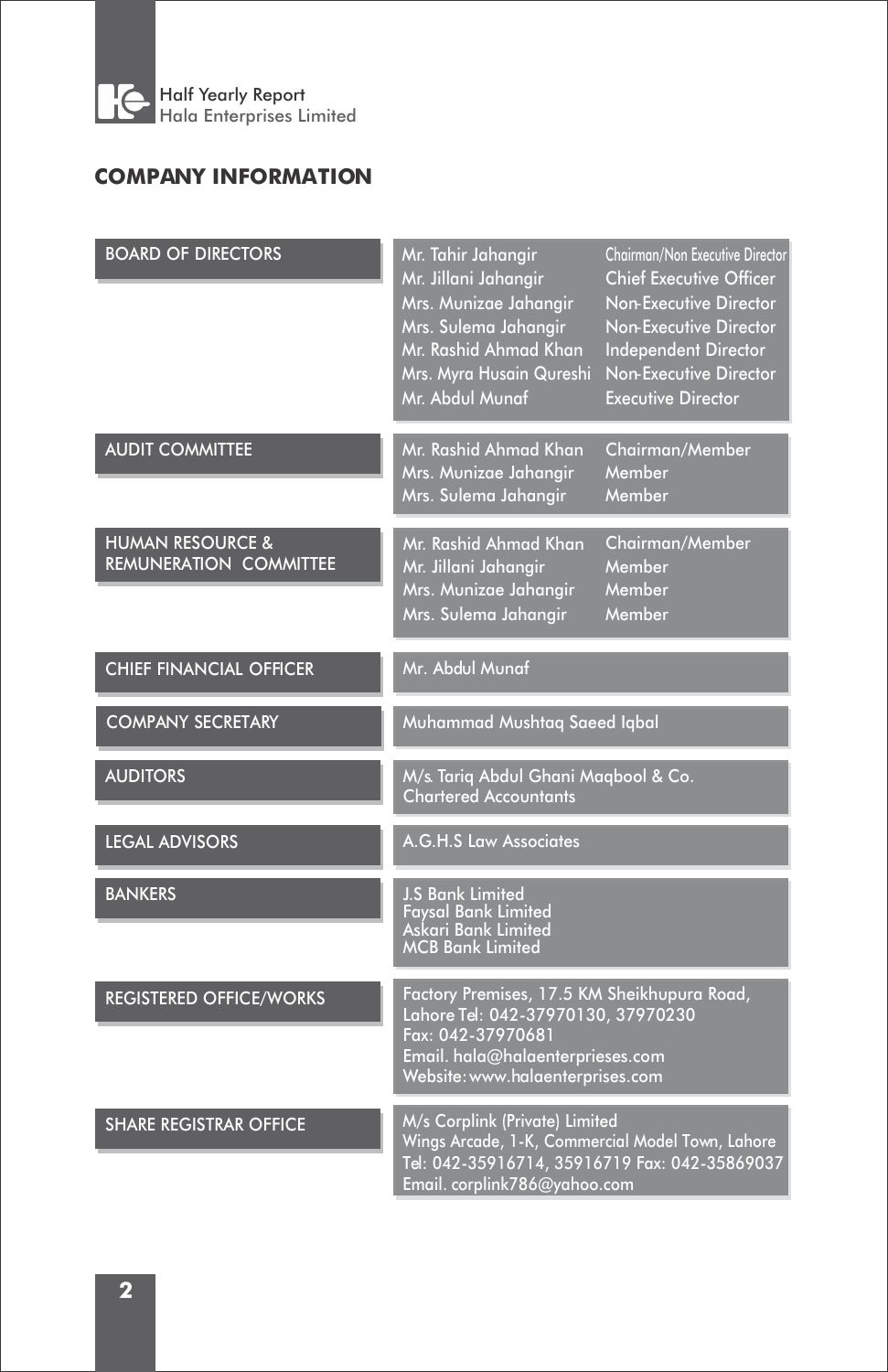

# **DIRECTOR'S REVIEW**

The Directors of Hala Enterprises Limited ("the Company') are pleased to present the Director's Review for the Half-Year Ended 31st December, 2018.

For the six months under review, the company's performance remained on a steady growth path. Compared to the same period 2017, the sales increased only nominally. However, when compared to the previous corresponding period, Jan - June 2018, we saw an increase in turnover by 6%.

It should be pointed out here that the company has been on a steady growth path for the past two years and positive results have brought about better capacity utilization while reducing costs. Furthermore, the company has been able to achieve better sales volume along with an improvement in the sales price. Although the positive impact of the Pak Rupee devaluation has been a significant factor in achieving better sales volumes and improved margins; the company has also seen a real growth in Forex terms as well. The average sales price in Dollar terms improved also by 5% which helped in better product margins. Lastly it should be noted that the positive results of the past six months shall serve as the stepping stone towards achieving further growth in the upcoming six months.

We have witnessed a total volume change (from 2017-2018) at a rate of 21% and a total value change at a rate of 33%. In the same period, the percentage change of growth in value attributed to the change in Forex rate remained at 8% - thereby indicating that the natural growth of the company is still expanding at a rate of above 20%. This healthy growth is expected to continue in the next six months and we are hoping to achieve much better results at the FY end.

The six months period under review ended with a nominal net profit margin of 1.28% of revenue; however this margin is expected to improve by 4-5% in the upcoming period. In the upcoming period we are expecting a total turnover increase of 20-25% from the past six months due to heavy and well priced order bookings. In addition, we are also expecting a release of the government refunds from February period onwards which shall help in a positive cash flow and thereafter improve sales. We would like to take this opportunity to thank our customers, suppliers and bankers for their continued cooperation towards the progress of the company. We hope that this support continues in the future as well.

We would also like to thank our dedicated and talented team of executives, the Board, our staff and workers for the hard work put in towards the company's improvement in performance .

For & on behalf of the Board

**(JILLANI JAHANGIR) Dated:** February 27, 2019 **CHIEF EXECUTIVE OFFICER**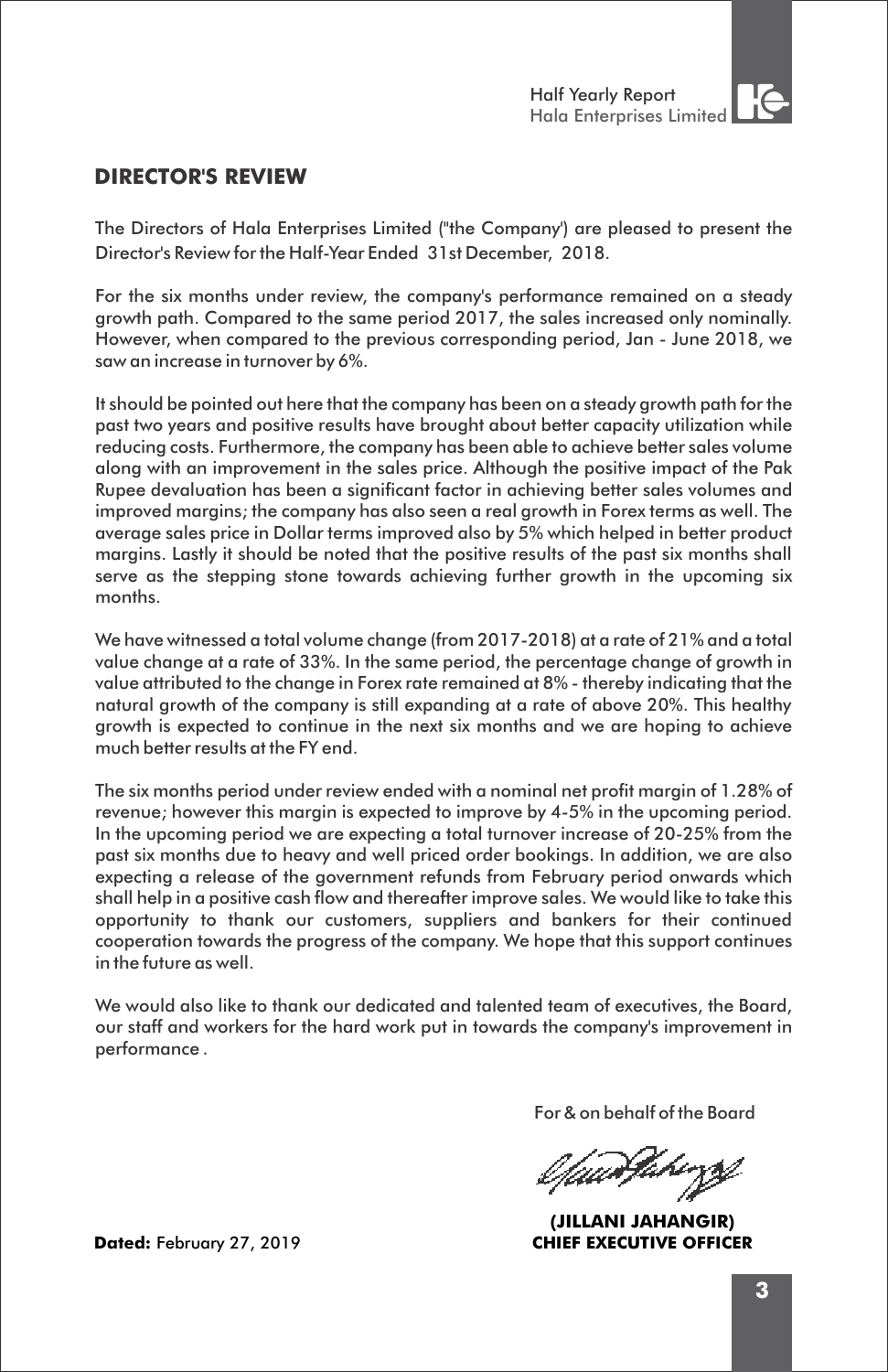

# **INDEPENDENT AUDITOR'S REVIEW REPORT**

To the members of Hala Enterprises Limited

Report on review of interim Financial Statements

Introduction

We have reviewed the accompanying condensed interim statement of financial position of Hala Enterprises Limited as at December 31, 2018 and the related condensed interim statement of profit or loss and other comprehensive income, condensed interim statement of changes in equity, and condensed interim statement of cash flows, and notes to the financial statements for the six-month period then ended (here-in-after referred to as the "interim financial statements"). Management is responsible for the preparation and presentation of this interim financial statements in accordance with accounting and reporting standards as applicable in Pakistan for interim financial reporting. Our responsibility is to express a conclusion on these financial statements based on our review. The figures for the three-month period ended December 31, 2018 of the condensed interim statement of profit or loss, condensed interim statement of comprehensive income have not been reviewed as we are required to review only cumulative figures for the six-month period ended on that date.

#### **Scope of Review**

We conducted our review in accordance with International Standard on Review Engagements 2410, "Review of Interim Financial Information performed by the Independent Auditor of the Entity". A review of interim financial statements consists of making inquiries, primarily of persons responsible for financial and accounting matters, and applying analytical and other review procedures. A review is substantially less in scope than an audit conducted in accordance with International Standards on Auditing and consequently does not enable us to obtain assurance that we would become aware of all significant matters that might be identified in an audit. Accordingly, we do not express an audit opinion.

#### **Conclusion**

Based on our review, nothing has come to our attention that causes us to believe that the accompanying interim financial statements is not prepared, in all material respects, in accordance with the accounting and reporting standards as applicable in Pakistan for interim financial reporting.

The engagement partner on the review resulting in this independent auditor's review report is Malik Haroon Ahmad.

Tang) Abadul Grom Magposise

**Tariq Abdul Ghani Maqbool & Company**  Chartered Accountants

**Dated:** February 27, 2019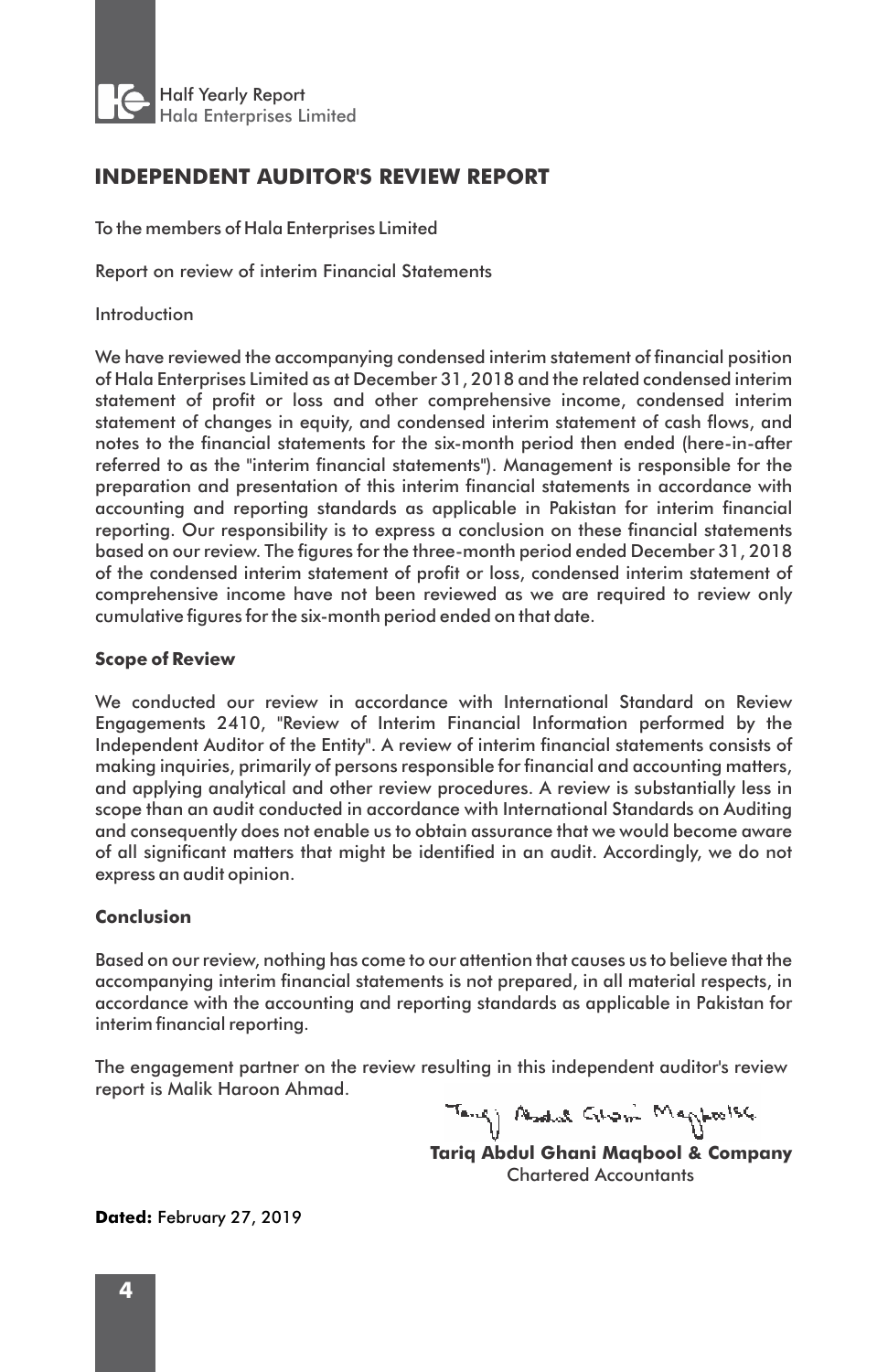Half Yearly Report ¦∈ Hala Enterprises Limited

## **CONDENSED INTERIM STATEMENT OF FINANCIAL POSITION**

AS AT DECEMBER 31, 2018 (UN-AUDITED)

|                                                                                         |                  | December 2018     | June 2018                |
|-----------------------------------------------------------------------------------------|------------------|-------------------|--------------------------|
|                                                                                         | <b>Notes</b>     | <b>Un-Audited</b> | Audited<br>-----Rupees-- |
| <b>CAPITAL AND LIABILITIES</b>                                                          |                  |                   |                          |
| <b>Share capital and reserves</b>                                                       |                  |                   |                          |
| Authorized share capital                                                                |                  |                   |                          |
| 16,000,000 ordinary shares of Rs. 10 each                                               |                  | 160,000,000       | 160,000,000              |
| Issued, subscribed and paid up capital                                                  |                  | 129,963,040       | 68,040,000               |
| Share deposit money                                                                     |                  |                   | 61,923,044               |
| Reserves                                                                                |                  | 20,901,890        | 24,230,233               |
| <b>Accumulated loss</b>                                                                 |                  | (121, 938, 084)   | (124, 590, 308)          |
| Surplus on revaluation of property, plant<br>and equipment                              | $\boldsymbol{A}$ | 80,001,970        | 80,571,990               |
|                                                                                         |                  | 108,928,816       | 110,174,959              |
| <b>Non Current Liabilities</b>                                                          |                  |                   |                          |
| Deferred liabilities                                                                    |                  | 45,114,019        | 44,577,951               |
| <b>Current Liabilities</b>                                                              |                  |                   |                          |
| Trade and other payables                                                                |                  | 49,737,083        | 44,365,283               |
| Accrued mark up                                                                         |                  | 1,456,582         | 1,759,740                |
| Short term borrowings                                                                   |                  | 97,430,000        | 91,440,000               |
| Due to related parties                                                                  | 5                | 6,463,497         | 10,221,193               |
| Provision for taxation                                                                  |                  | 1,844,644         | 3,238,886                |
|                                                                                         |                  | 156,931,806       | 151,025,102              |
| Liabilities directly associated with non-<br>current assets classified as held for sale |                  | 21,775,000        | 21,775,000               |
| <b>CONTINGENCIES AND COMMITMENTS 6</b>                                                  |                  |                   |                          |

| 332.749.641 | 327.553.012 |
|-------------|-------------|
|             |             |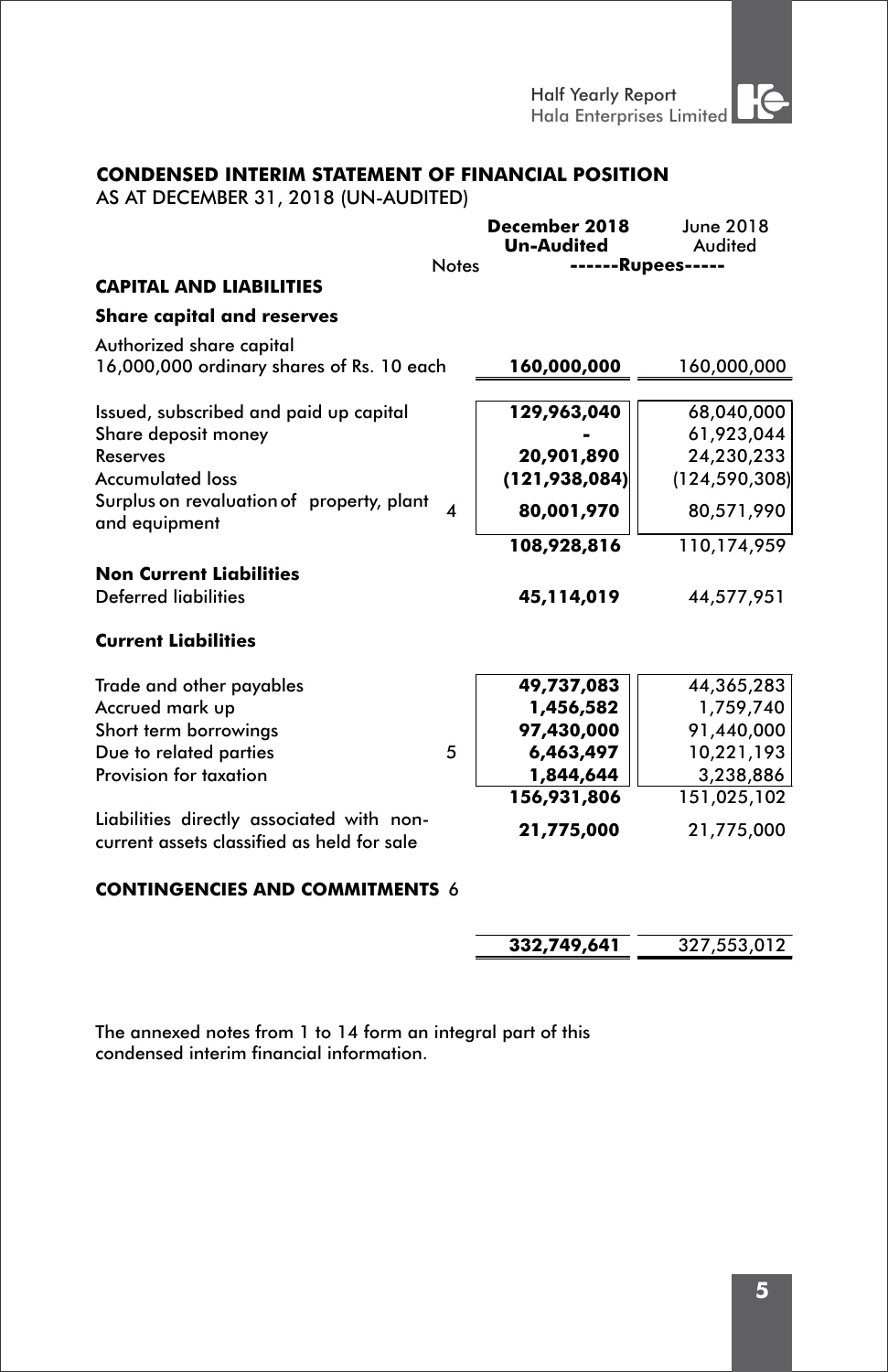

### **CONDENSED INTERIM STATEMENT OF FINANCIAL POSITION**

AS AT DECEMBER 31, 2018 (UN-AUDITED)

|                               |              | December 2018<br><b>Un-Audited</b> | June 2018<br>Audited |
|-------------------------------|--------------|------------------------------------|----------------------|
|                               | <b>Notes</b> |                                    | <b>Rupees-</b>       |
| <b>ASSETS</b>                 |              |                                    |                      |
| <b>Non Current Assets</b>     |              |                                    |                      |
| Property, plant and equipment |              | 86,385,145                         | 87,750,348           |
| Long term investments         |              | 12,811,237                         | 16,139,580           |
| Long term deposits            |              | 4,614,796                          | 4,614,796            |
|                               |              | 103,811,178                        | 108,504,724          |

| <b>Current Assets</b>                             |   |             |             |
|---------------------------------------------------|---|-------------|-------------|
| Stores and spares                                 |   | 8,116,279   | 7,683,123   |
| Stock in trade                                    |   | 84,950,895  | 85,530,435  |
| Trade debts                                       |   | 39,471,142  | 32,706,745  |
| Advances, deposits,<br>prepayments and other      |   | 42,004,599  | 38,850,272  |
| Tax refund due from Government                    |   | 16,114,972  | 17,427,420  |
| Due from associates                               |   | 6,301,767   | 6,211,211   |
| Cash and bank balances                            |   | 4,157,697   | 2,817,970   |
|                                                   |   | 201,117,351 | 191,227,176 |
| Non current assets classified<br>as held for sale | 8 | 27,821,112  | 27,821,112  |
|                                                   |   | 332,749,641 | 327,553,012 |

l faarFakingsf

**CHIEF EXECUTIVE OFFICER DIRECTOR**

Abstral Many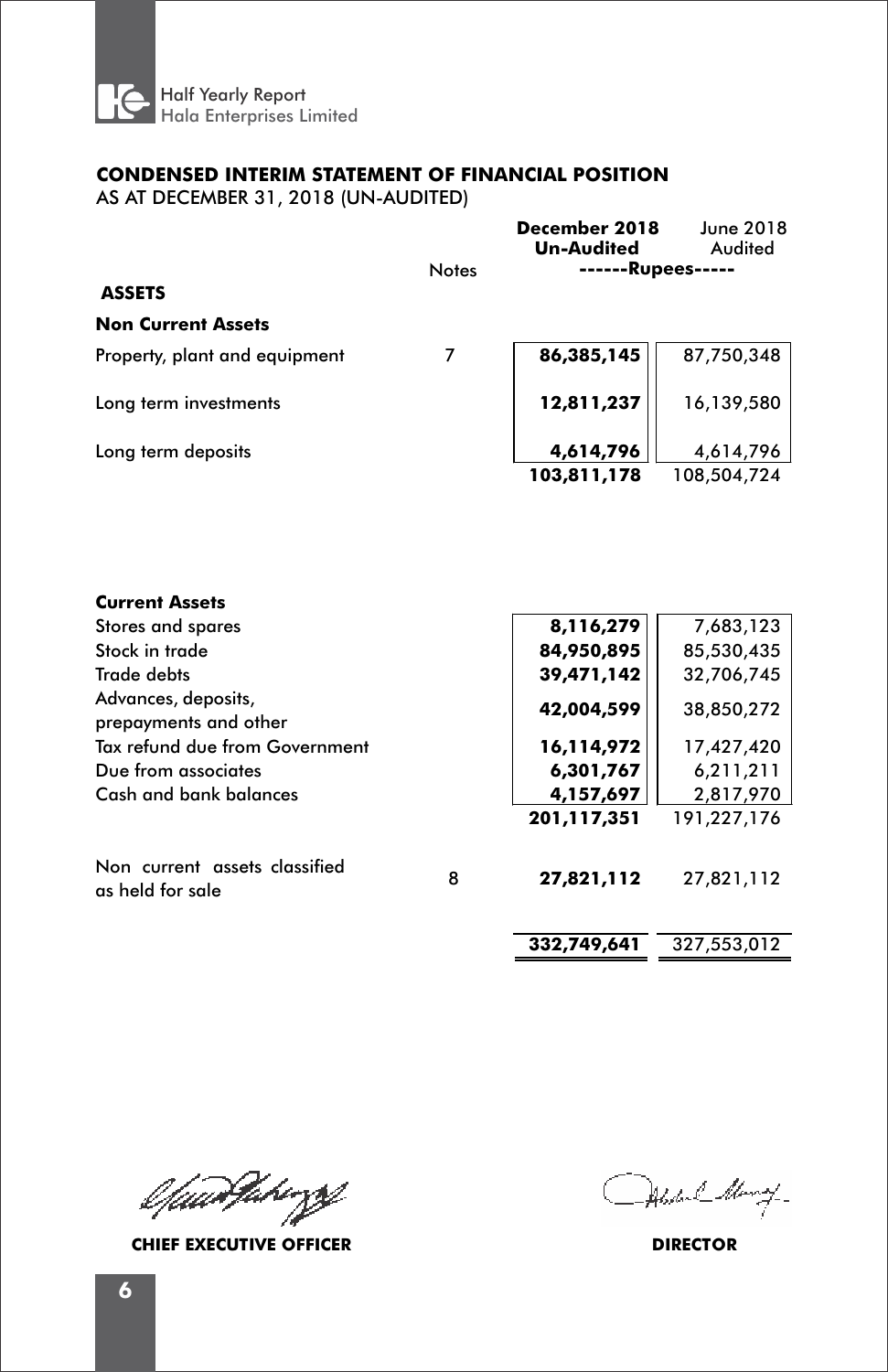#### **CONDENSED INTERIM STATEMENT OF PROFIT OR LOSS**  FOR THE HALF YEAR ENDED DECEMBER 31, 2018 (UN AUDITED)

|                                    |       | <b>Half Year Ended</b> |                                 | <b>Quarter Ended</b> |                |
|------------------------------------|-------|------------------------|---------------------------------|----------------------|----------------|
|                                    |       | Dec 31, 2018           | Dec 31, 2017                    | Dec 31, 2018         | Dec 31, 2017   |
|                                    | Notes |                        | ------Rupees-----               | ------Rupees-----    |                |
| Revenue                            | 9     | 161,885,863            | 160,942,747                     | 93,436,448           | 76,198,584     |
| Cost of sales                      |       |                        | $(133,368,130)$ $(132,376,591)$ | (78,694,119)         | (62,946,675)   |
| Gross profit                       |       | 28,517,733             | 28,566,156                      | 14,742,329           | 13,251,909     |
| Selling and distribution costs     |       | (12, 417, 291)         | (11, 564, 576)                  | (6,954,402)          | (5, 290, 221)  |
| Administrative expenses            |       | (11, 206, 062)         | (10,698,920)                    | (5,997,213)          | (5,017,338)    |
| Other operating expenses           |       | (187, 500)             | (239, 867)                      | (93, 750)            | (146, 117)     |
|                                    |       | (23,810,853)           | (22, 503, 363)                  | (13,045,365)         | (10, 453, 676) |
| <b>Operating profit</b>            |       | 4,706,880              | 6,062,793                       | 1,696,964            | 2,798,233      |
| Finance cost                       |       | (4, 259, 266)          | (3,714,304)                     | (2,101,257)          | (1,836,564)    |
| Other income                       |       | 3,479,234              | 1,191,155                       | 3,008,259            | 701,914        |
| <b>Profit before taxation</b>      |       | 3,926,848              | 3,539,644                       | 2,603,966            | 1,663,583      |
| Taxation                           |       | (1,844,644)            | (1,640,610)                     | (1, 181, 934)        | (814, 319)     |
| Net Profit for the period          |       | 2,082,204              | 1,899,034                       | 1,422,032            | 849,264        |
|                                    |       |                        |                                 |                      |                |
| <b>Earning per share - Basic</b>   |       | 0.16                   | 0.28                            | 0.11                 | 0.12           |
| <b>Earning per share - Diluted</b> |       | 0.16                   | 0.15                            | 0.11                 | 0.07           |
|                                    |       |                        |                                 |                      |                |

l*fuur*Vakingsf

**CHIEF EXECUTIVE OFFICER DIRECTOR**

Abstral Alanay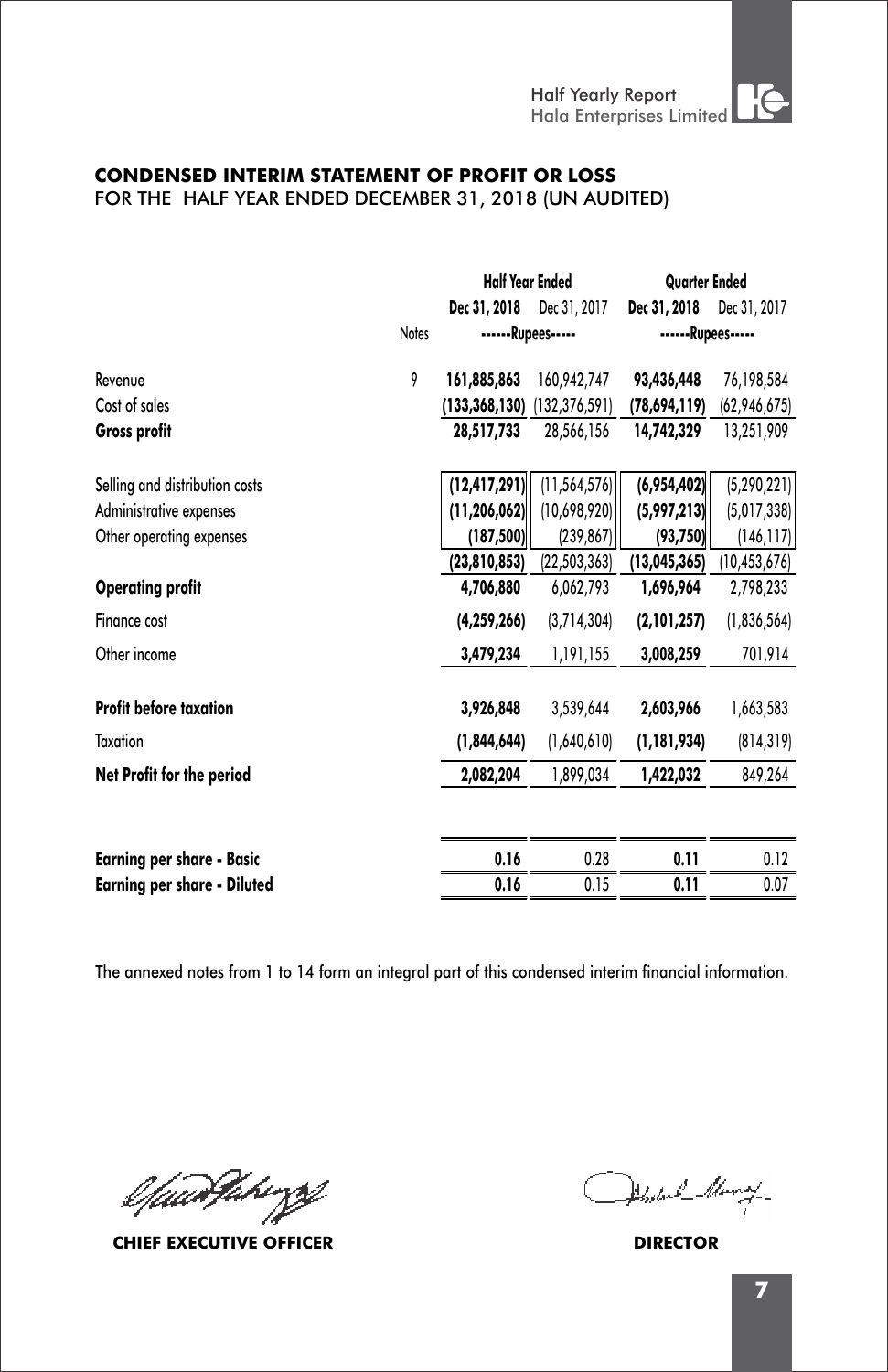

# **CONDENSED INTERIM STATEMENT OF COMPREHENSIVE INCOME**

FOR THE HALF YEAR ENDED DECEMBER 31, 2018 (UN AUDITED)

|                                                                 | <b>Half Year Ended</b> |                                                | <b>Quarter Ended</b>                           |            |  |
|-----------------------------------------------------------------|------------------------|------------------------------------------------|------------------------------------------------|------------|--|
|                                                                 |                        | Dec.31, 2018 Dec.31, 2017<br>------Rupees----- | Dec.31, 2018 Dec.31, 2017<br>------Rupees----- |            |  |
| Net Profit after taxation for the period                        | 2,082,204              | 1,899,034                                      | 1,422,032                                      | 849,264    |  |
| Other comprehensive income / (loss)                             |                        |                                                |                                                |            |  |
| Items that will not be reclassified to profit and loss          |                        |                                                |                                                |            |  |
| Unrecognized actuarial gain / (loss) due to experience          |                        |                                                |                                                |            |  |
| adjustment on remeasurement of staff retirement benefits        |                        |                                                |                                                |            |  |
| Items that may be reclassified subsequently to profit and loss  |                        |                                                |                                                |            |  |
| (Deficit) on re-measurement of investment<br>available for sale | (3,328,343)            | (5,527,641)                                    | (2,363,761)                                    | (273, 368) |  |
| Total comprehensive (loss) for the period                       | (1,246,139)            | (3,628,607)                                    | (941,729)                                      | 575,896    |  |

l fuurtheringsf

**CHIEF EXECUTIVE OFFICER DIRECTOR**

Alexand Alanay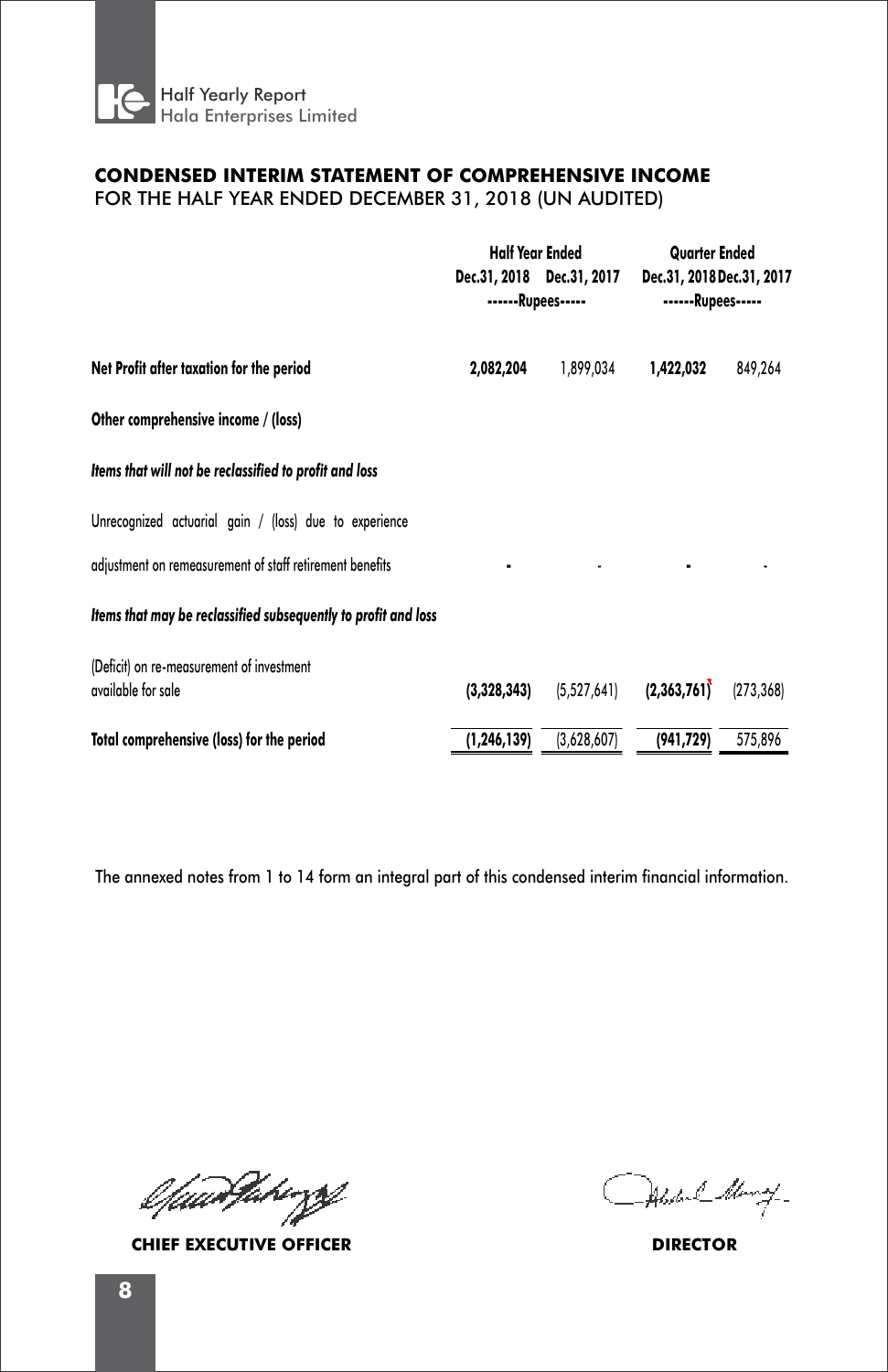### **CONDENSED INTERIM STATEMENT OF CASH FLOWS FOR THE**

HALF YEAR ENDED DECEMBER 31,2018 (UN-AUDITED)

|                                                       | Half year ended Half year ended |               |
|-------------------------------------------------------|---------------------------------|---------------|
|                                                       | Dec. 31,2018                    | Dec. 31,2017  |
|                                                       | <b>Rupees</b>                   | Rupees        |
| <b>CASH FLOW FROM OPERATING ACTIVITIES</b>            |                                 |               |
| Profit before taxation                                | 3,926,848                       | 3,539,644     |
| Adjustments for:                                      |                                 |               |
| Depreciation                                          | 2,100,203                       | 2,357,178     |
| Provision for gratuity                                | 2,897,466                       | 2,731,876     |
| Dividend income                                       |                                 | (207, 884)    |
| Exchange (gain)/loss                                  | (2,574,832)                     | 89,867        |
| Loss on disposal of property, plant and equipment     |                                 | (180, 130)    |
| Finance cost                                          | 4,259,265                       | 3,714,304     |
|                                                       | 6,682,102                       | 8,505,211     |
| Operating profit before working capital changes       | 10,608,950                      | 12,044,855    |
| (Increase) / decrease in current assets               |                                 |               |
| Stores and spares                                     | (433, 156)                      | 950,240       |
| Stock in trade                                        | 579,540                         | 1,150,925     |
| <b>Trade debtors</b>                                  | (6,764,397)                     | 2,905,192     |
| Advances, deposits, prepayments and other receivables | (3, 154, 327)                   | (4, 287, 508) |
| Sales tax refund due from Government                  | (179, 818)                      | (255, 804)    |
| Due from associated undertakings                      | (90, 556)                       | (397, 020)    |
| (Decrease)/ increase in current liabilities           |                                 |               |
| Due to directors and associated undertakings          | (3,757,696)                     | 223,620       |
| Trade and other payables                              | 5,371,796                       | 354,703       |
|                                                       | (8,428,614)                     | 644,348       |
| <b>Cash generated from operations</b>                 | 2,180,336                       | 12,689,203    |
| Income tax paid                                       | (1,746,620)                     | (1,737,543)   |
| Finance cost paid                                     | (4, 562, 423)                   | (4, 851, 972) |
| <b>Gratuity paid</b>                                  | (2,361,398)                     | (2, 138, 045) |
|                                                       | (8,670,441)                     | (8,727,560)   |
| Net cash generated from operating activities          | (6, 490, 105)                   | 3,961,643     |
|                                                       |                                 |               |
| <b>CASH FLOW FROM INVESTING ACTIVITIES</b>            |                                 |               |
| Sale proceed from property, plant and equipment       |                                 | 1,660,000     |
| Capital expenditure on property, plant and equipment  | (735,000)                       | (460,000)     |
| Dividend received                                     |                                 | 207,884       |
| Net cash generated from investing activities          | (735,000)                       | 1,407,884     |
| <b>CASH FLOW FROM FINANCING ACTIVITIES</b>            |                                 |               |
| Receipt/(Payment) of short term borrowings            | 5,990,000                       | (4,500,000)   |
| Net cash used in financing activities                 | 5,990,000                       | (4,500,000)   |
| Effect of exchange gain on cash &cash equalents       | 2,574,832                       |               |
| Net increase in cash and cash equivalents             |                                 |               |
|                                                       | 1,339,727                       | 869,527       |
| Cash and cash equivalents at the beginning of year    | 2,817,970                       | 3,273,831     |
| Cash and cash equivalents at the end of Period/year   | 4,157,697                       | 4,143,358     |

l faad fahirze

**CHIEF EXECUTIVE OFFICER DIRECTOR**

Under L. M 7-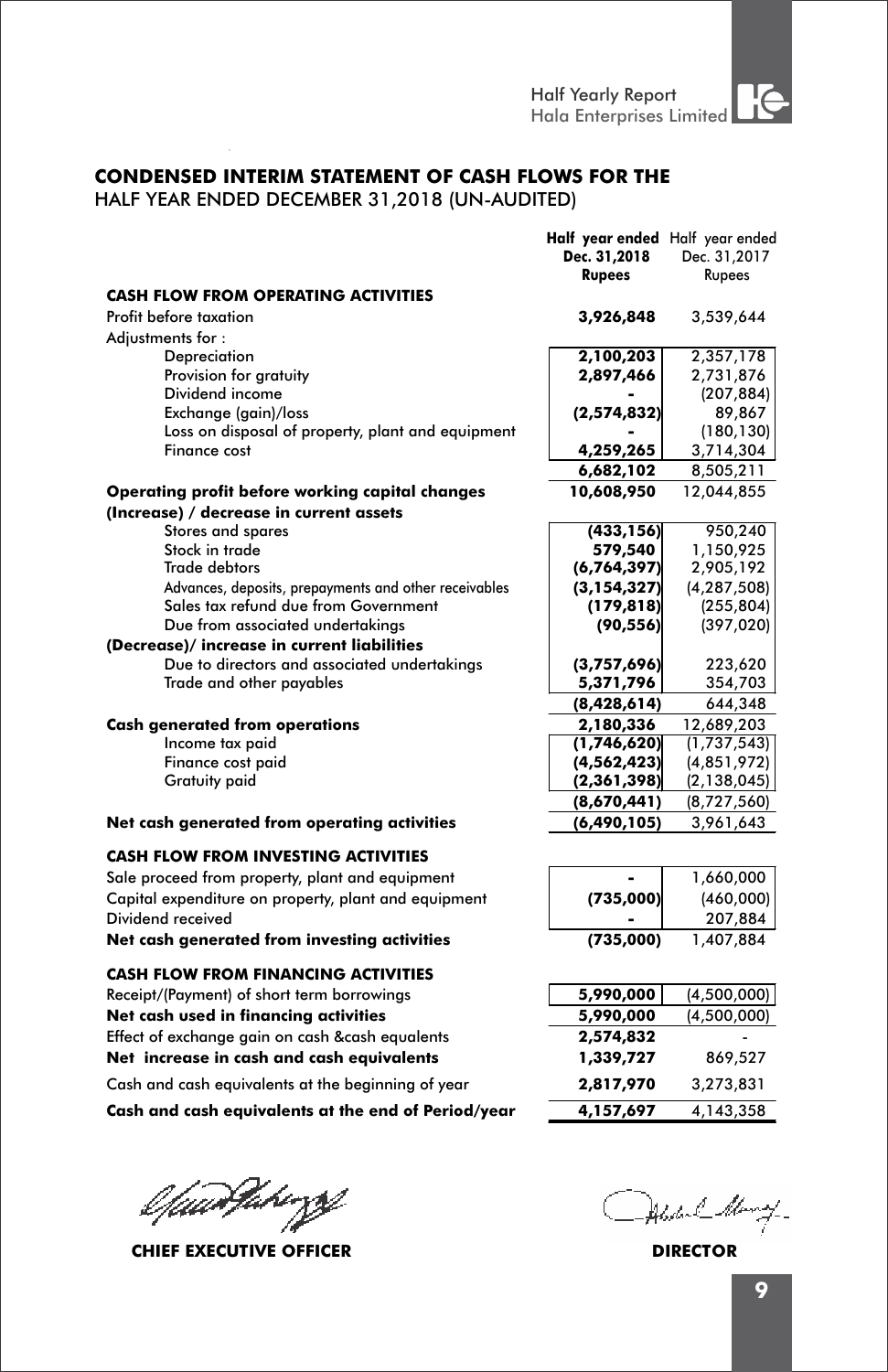

# **CONDENSED INTERIM STATEMENT OF CHANGES IN EQUITY**

FOR THE HALF YEAR ENDED DECEMBER 31, 2018 (UN-AUDITED)

|                                                                                                                            |                      |                               |                    | <b>Reserves</b>                      |                    |             |                     |                               |             |
|----------------------------------------------------------------------------------------------------------------------------|----------------------|-------------------------------|--------------------|--------------------------------------|--------------------|-------------|---------------------|-------------------------------|-------------|
| <b>Particulars</b>                                                                                                         | <b>Share Capital</b> | <b>Share Deposit</b><br>Money | Capital<br>Reserve | Investment<br>Revaluation<br>Reserve | Revenue<br>Reserve | Total       | Accumulated<br>Loss | Revalutaion<br><b>Surplus</b> | Total       |
| Balance as at July 1, 2017 (Audited)                                                                                       | 68.040.000           | 61,923,044                    | 2,274,287          | 16,317,336                           | 7,000,000          | 25,591,623  | (131, 191, 722)     | 82,180,724                    | 106,543,669 |
| Net profit for the half year ended December 31, 2017                                                                       |                      |                               |                    |                                      |                    | ٠           | 1,899,034           |                               | 1,899,034   |
| Other comprehensive (loss) for the period ended December 31, 2017                                                          | ٠                    | ٠                             | ٠                  | (5,527,641)                          | $\cdot$            | (5,527,641) |                     |                               | (5,527,641) |
| Transfer from surplus on revaluation of property, plant and<br>equipment in respect of incremental depreciation charged in |                      |                               |                    |                                      |                    |             |                     |                               |             |
| current period.                                                                                                            |                      |                               |                    |                                      |                    | ٠           | 630,172             | (630, 172)                    |             |
| Transfer from surplus on revaluation of property, plant and                                                                |                      |                               |                    |                                      |                    |             |                     |                               |             |
| equipment on disposal of land held for disposal.                                                                           |                      |                               |                    |                                      |                    | ٠           | 325,913             | (325, 913)                    |             |
|                                                                                                                            |                      |                               |                    |                                      |                    |             |                     |                               |             |

| Balance as at December 31, 2017 (Un-audited)                                                                               | 68,040,000  | 61,923,044     | 2.274.287 | 10.789.695  | 7,000,000 | 20.063.982  | (128.336.603)   | 81.224.639 | 102.915.062 |
|----------------------------------------------------------------------------------------------------------------------------|-------------|----------------|-----------|-------------|-----------|-------------|-----------------|------------|-------------|
|                                                                                                                            |             |                |           |             |           |             |                 |            |             |
| Balance as at July 1, 2018 (Audited)                                                                                       | 68,040,000  | 61,923,044     | 2.274.287 | 14,955,946  | 7,000,000 | 24.230.233  | (124, 590, 308) | 80,571,990 | 110,174,959 |
| Net profit for the half year ended December 31, 2018                                                                       |             |                |           |             |           | ٠           | 2,082,204       |            | 2,082,204   |
| Other comprehensive (loss) for the half year ended December<br>31.2018                                                     |             |                | ٠         | (3,328,343) |           | (3,328,343) |                 |            | (3,328,343) |
| Transfer from surplus on revaluation of property, plant and<br>equipment in respect of incremental depreciation charged in |             |                |           |             |           |             |                 |            |             |
| current period.                                                                                                            |             |                |           |             |           | ٠           | 570.020         | (570, 020) |             |
| Issuance of shares during the period                                                                                       | 61.923.044  | (61, 923, 044) | ٠         |             |           |             | ٠               |            |             |
| Balance as at December 31, 2018 (Un-audited)                                                                               | 129,963,044 | ٠              | 2.274.287 | 11,627,603  | 7,000,000 | 20,901,890  | (121.938.084)   | 80,001,970 | 108,928,816 |

l fuurtheringsf

**CHIEF EXECUTIVE OFFICER DIRECTOR**

Alexand Alang-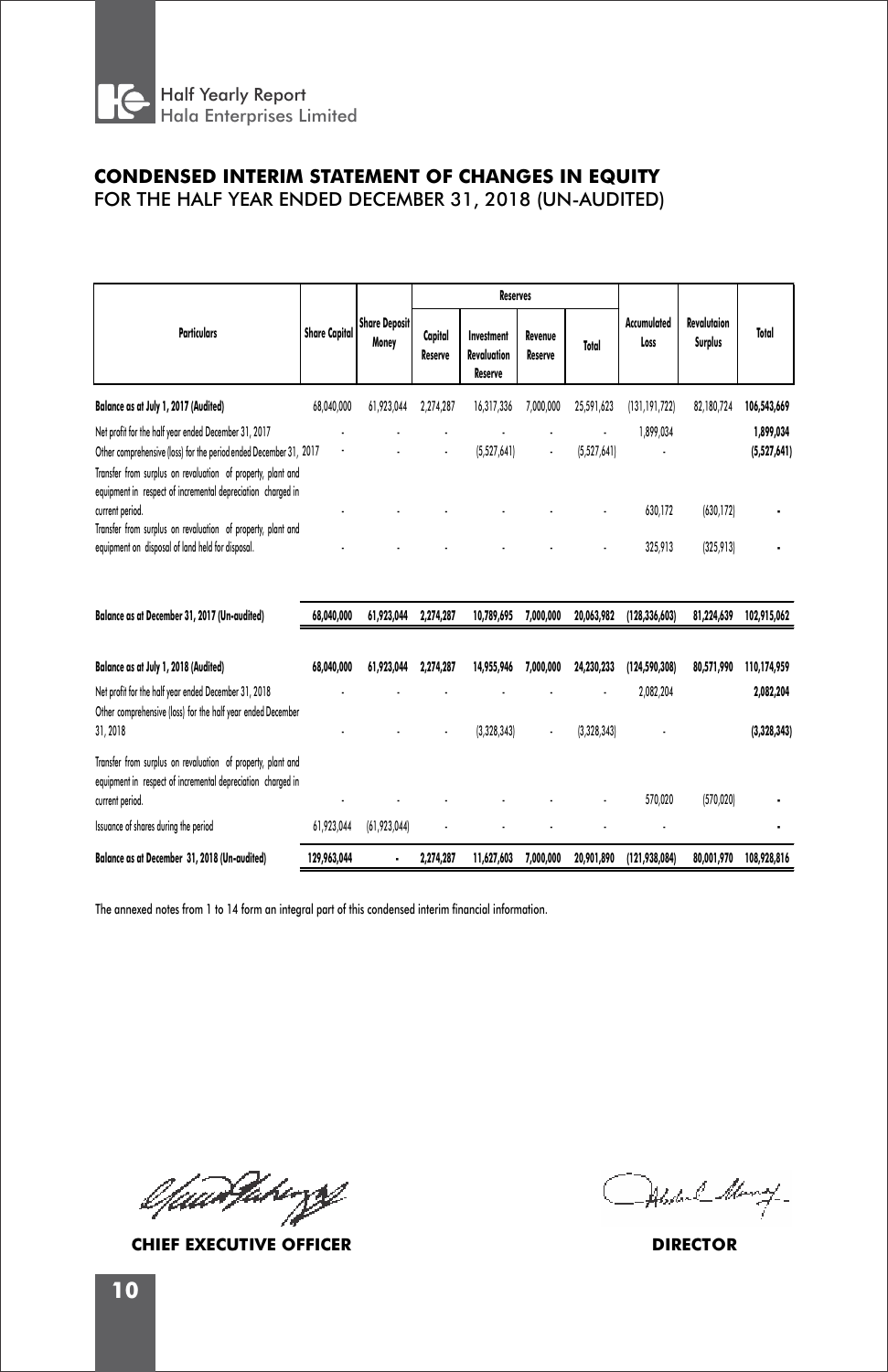### **NOTES TO THE CONDENSED INTERIM FINANCIAL INFORMATION (UN-AUDITED)** FOR THE HALF YEAR ENDED DECEMBER 31,2018

#### **Note 1**

#### **The Company and its Operations**

Hala Enterprises Limited ("the Company") was incorporated as a Private Limited Company and was subsequently converted into a public limited company. The registered office of the Company is located at 17.5 KM Sheikhupura Road, Lahore and its shares are listed on Pakistan Stock Exchange Limited. The Company is primarily engaged in manufacturing and sale of terry towels, kitchen towels and terry cloth.

Manufacturing facilities are located at 17.5 KM Sheikhupura Road, Lahore and 42 KM Ferozpur Road, Lahore while adminstraction & management office is situated at House No, 120 E1, Gulburg III, Lahore.

The company has made investments in Teejay Corporation Private Limted, Premier Garments Limited and Punjab Oil Mill Limited.

#### **Note 2 Basis of Preparation**

- **2.1** These condensed interim financial statements have been prepared in accordance with the accounting and reporting standards as applicable in Pakistan for interim financial reporting. The accounting and reporting standards as applicable in Pakistan for interim financial reporting comprise of International Accounting Standard (IAS) 34, Interim Financial Reporting, issued by the International Accounting Standards Board (IASB) as notified under the Companies Act, 2017 and Provisions of and directives issued under the Companies Act, 2017 differ with the requirements of IAS 34, the provisions of and directives issued under the Companies Act, 2017 have been followed.
- **2.2** These condensed interim financial statements do not include all the information and disclosures required in an annual audited financial statements, and should be read in conjunction with the Company's annual audited financial statements for the year ended June 30, 2018.
- **2.3** These condensed interim financial statements comprise of condensed interim statement of financial position as at December 31, 2018, condensed interim statement of profit or loss account and other comprehensive income, condensed interim statement of changes in equity, condensed interim statement of cash flows and notes thereto for the six months period then ended which have been subjected to a review in accordance with the listing regulations but not audited. These condensed interim financial statements also include condensed interim profit or loss account and other comprehensive income for the quarter ended December 31, 2018 which has neither been reviewed nor audited.
- **2.4** The comparative statement of financial position presented in these condensed interim financial statements as at June 30, 2018 has been extracted from the annual audited financial statements of the Company for the year ended June 30, 2018 whereas the comparative condensed interim statement of profit or loss account and other comprehensive income, condensed interim statement of changes in equity and condensed interim statement of cash flows together with the notes thereto for the six months period ended December 31, 2017 have been extracted from the condensed interim financial statements of the Company for the six months period then ended, which were subjected to a review but not audited. The comparative condensed interim profit or loss account and other comprehensive income for the quarter ended December 31, 2017 included in these condensed interim financial statements was neither subjected to a review nor audited
- **2.5** This condensed interim financial information has been presented in Pak Rupees, which is the functional and presentation currency of the Company.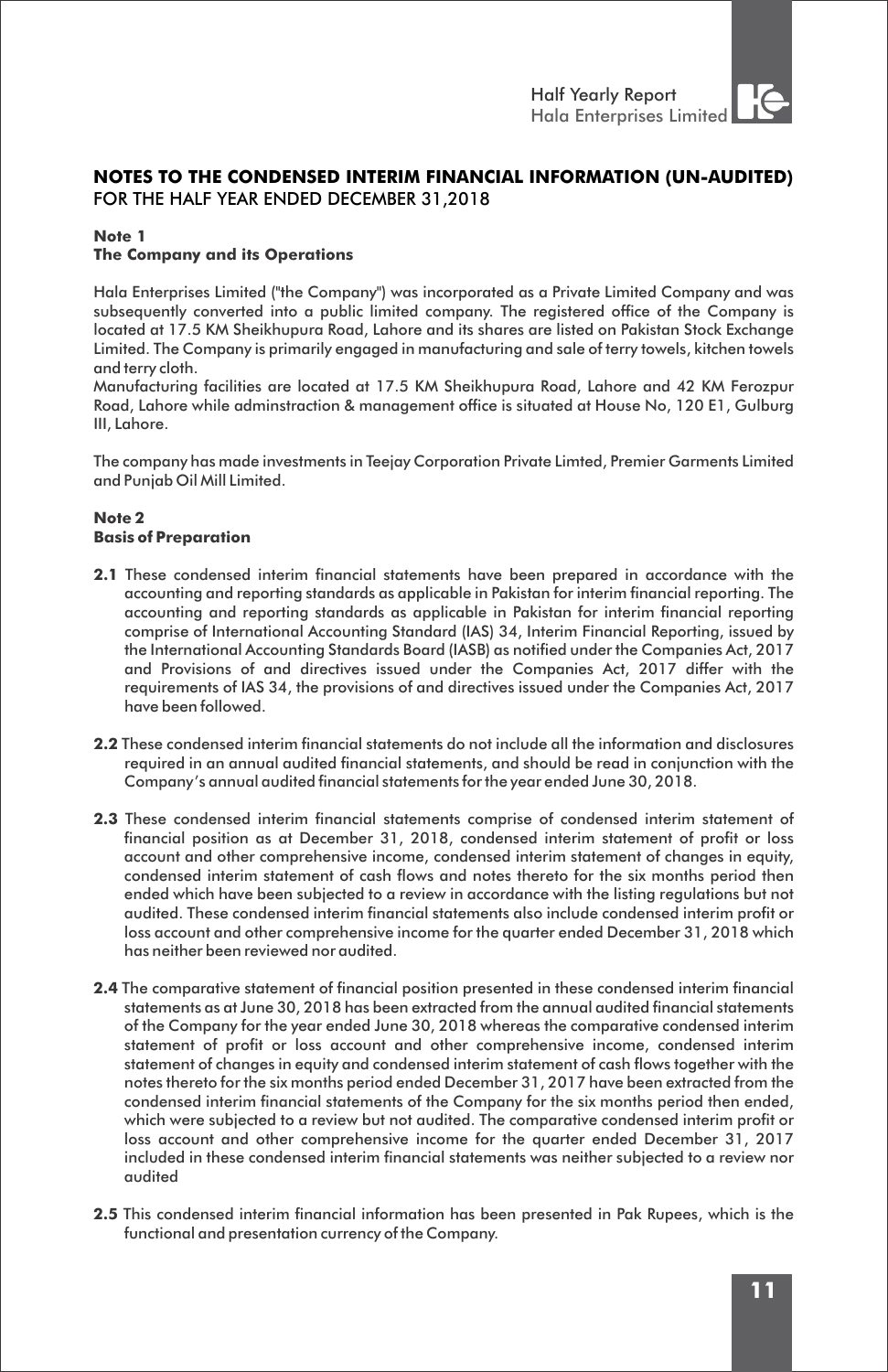

#### **2.6Changes in accounting standards, interpretations and amendments to published approved accounting standards**

**a) Standards, interpretations and amendments to published approved accounting standards that are effective**

There are certain new standards, interpretations and amendments to approved accounting standards which are mandatory for the Company's accounting periods beginning on or after July 1, 2018 but are considered not to be relevant or have any significant effect on the Company's financial reporting, except as mentioned below:

-IFRS 15 'Revenue from contracts with customers' - IFRS 15 replaces the previous revenue standards: IAS 18 'Revenue', IAS 11 'Construction Contracts, and the related interpretations on revenue recognition. IFRS 15 introduces a single five-step model for revenue recognition with a comprehensive framework based on core principle that an entity should recognise revenue representing the transfer of promised goods or services under separate performance obligations under the contract to customer at an amount that reflects the consideration to which the entity expects to be entitled in exchange for those goods or services

The changes laid down by these standards do not have any significant impact on these financial statements of the Company.

#### **b) Standards, interpretations and amendments to published approved accounting standards that are not yet effective but relevant**

There are certain new standards, interpretations and amendments to approved accounting standards that will be mandatory for the Company's annual accounting periods beginning on or after July 1, 2019 and may have an impact on the financial statements of the Company. At present, the impact of application of these standards, amendments and interpretations on the Company's future financial statements is being assessed.

The accounting policies and the methods of computation adopted in the preparation of these condensed interim financial statements are same as those applied in the preparation of the financial statements for the year ended June 30, 2018 except for those specified in note 2.6.

#### **Note 3**

#### **Accounting Policies**

Accounting policies and methods of computation of this condensed interim financial information is the same as those followed in the preparation of annual financial statements for the preceding financial year ended on June 30, 2018.

#### **Note 4**

| Surplus on Revaluation of Property, Plant and Equipment                                                                          | Dec 31.2018<br>(Un-audited)<br><b>Rupees</b> | June 30.2018<br>(Audited)<br>Rupees |
|----------------------------------------------------------------------------------------------------------------------------------|----------------------------------------------|-------------------------------------|
| Land - freehold                                                                                                                  | 63,272,567                                   | 63,598,480                          |
| Building                                                                                                                         | 11,146,204                                   | 11,732,846                          |
| Plant and machinery                                                                                                              | 6,131,318                                    | 6,825,063                           |
| Fittings and installations                                                                                                       | 21,901                                       | 24,335                              |
|                                                                                                                                  | 80,571,990                                   | 82,180,724                          |
| Surplus realized on disposal of land<br>Incremental depreciation charged on revalued<br>property, plant and equipment during the |                                              | (325, 913)                          |
| period / year transferred to retained earnings                                                                                   | (570,020)                                    | (1, 282, 821)                       |
|                                                                                                                                  | 80,001,970                                   | 80,571,990                          |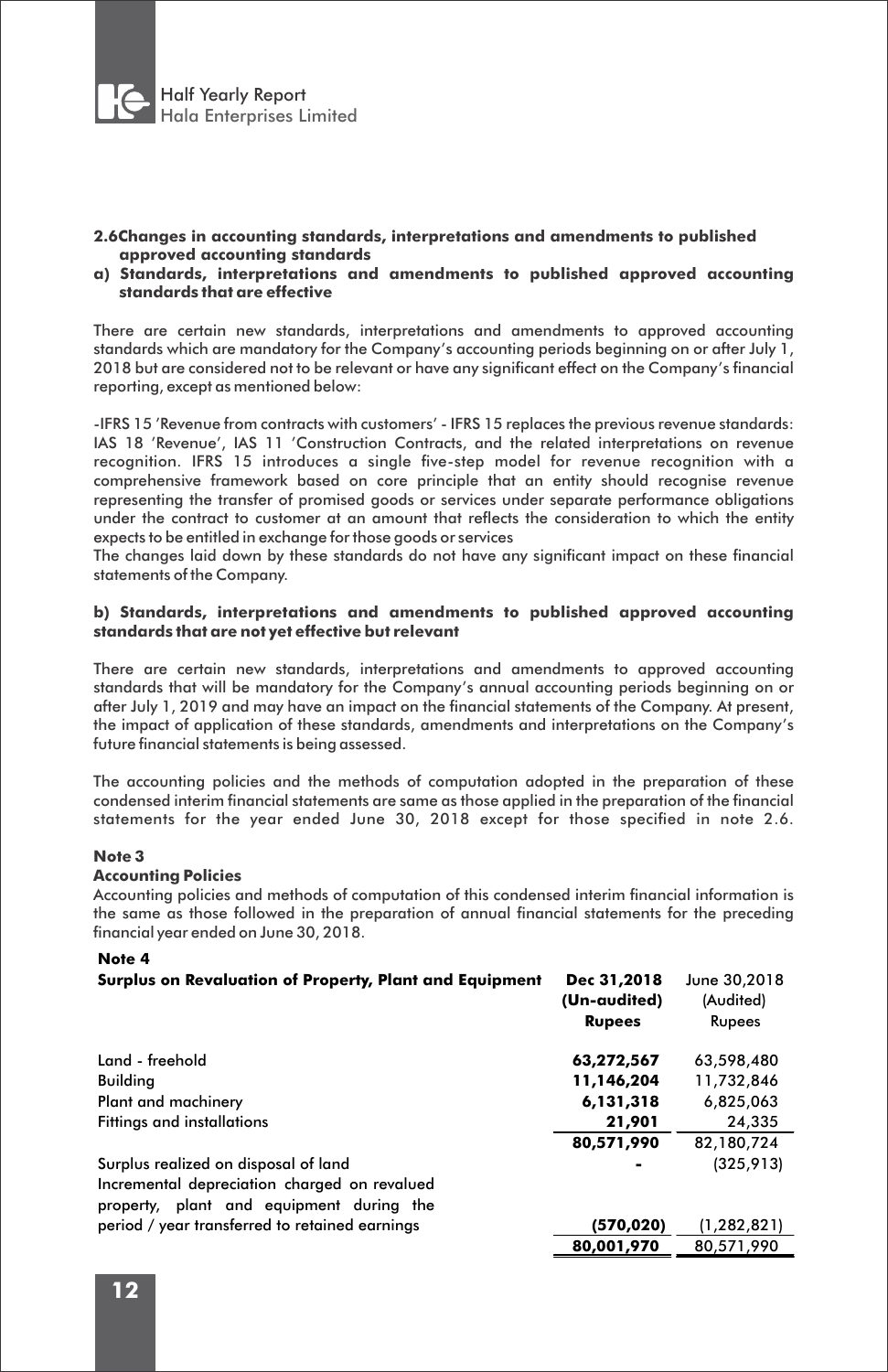# **Note 5**

#### **Due to related parties**

It includes interest free loan from the directors of the company amounting Rs. 2,938,374. Repayment of loan is on the discretion of directors. No term of repayment is defined in contract.

#### **Note 6 Contingencies and Commitments**

There is no material change in the status of contingencies and commitments as reported in the annual financial statements for the year ended June 30, 2018.

#### **Note 7**

| <b>Property, Plant and Equipment</b>                      | Dec 31,2018<br>(Un-audited) | June 30,2018<br>(Audited) |
|-----------------------------------------------------------|-----------------------------|---------------------------|
|                                                           | <b>Rupees</b>               | Rupees                    |
| Opening written down value                                | 87,750,348                  | 91,938,309                |
| Additions during the period / year (at cost)              | 735,000                     | 1,950,000                 |
|                                                           | 88,485,348                  | 93,888,309                |
| Transferred to assets under held for disposal             |                             |                           |
| Disposal during the period / year (at written down value) |                             | (1,479,870)               |
|                                                           | 88,485,348                  | 92,408,439                |
| Depreciation charged for the period / year                | (2,100,203)                 | (4,658,090)               |
|                                                           | 86,385,145                  | 87,750,348                |
| Note 8                                                    |                             |                           |
| <b>Non Current Assets Classified As Held For Sale</b>     |                             |                           |
|                                                           |                             |                           |

| Non current assets classified as held for sale | 27,821,112 | 27,821,112 |
|------------------------------------------------|------------|------------|
|                                                |            |            |

**8.1** The Company is in the process of disposal of land held for sale.

| Note 9        |                           |                           |                         |                         |
|---------------|---------------------------|---------------------------|-------------------------|-------------------------|
| Revenue       | <b>Half Year Ended</b>    |                           | <b>Quarter Ended</b>    |                         |
|               | Dec 31,2018               | Dec 31, 2017              | Dec 31,2018             | Dec 31, 2017            |
|               | (Un-audited)              | (Un-audited)              | (Un-audited)            | (Un-audited)            |
|               | <b>Rupees</b>             | Rupees                    | <b>Rupees</b>           | Rupees                  |
| Export        | 151,402,377               | 151,137,916               | 87,110,545              | 70,267,720              |
| Local         | 4,149,882                 | 3,954,673                 | 1,593,133               | 2,750,049               |
|               | 155,552,259               | 155,092,589               | 88,703,678              | 73,017,769              |
| Duty drawback | 4,542,071                 | 4,534,137                 | 3,706,277               | 2,512,382               |
| Export rebate | 1,953,091                 | 1,435,810                 | 1,123,726               | 707,978                 |
| Sale tax      | 162,047,421<br>(161, 558) | 161,062,536<br>(119, 789) | 93,533,681<br>(97, 233) | 76,238,129<br>(39, 545) |
|               | 161,885,863               | 160,942,747               | 93,436,448              | 76,198,584              |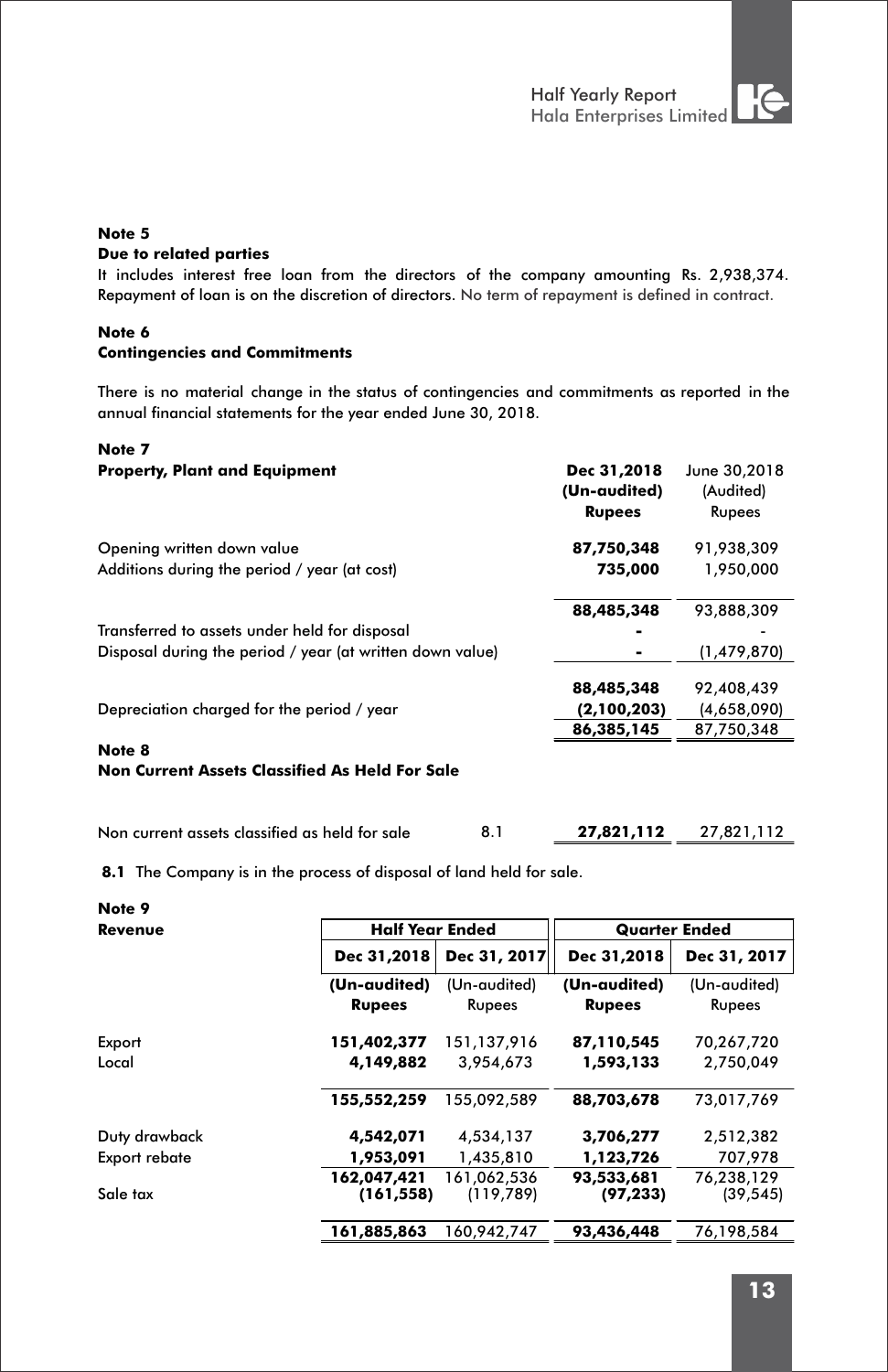

#### **Note 10 Transactions and Balances with Related Parties**

Related parties comprise associated undertakings, related group companies, directors and key management personnel. Transactions with related parties and associated undertakings, other than remuneration and benefits to key management personnel under the terms of their employment are as follows:

|                                    |            |                                                | <b>Half Year Ended Half Year Ended</b><br>Dec 31,2018 | Dec 31, 2017                        |
|------------------------------------|------------|------------------------------------------------|-------------------------------------------------------|-------------------------------------|
|                                    |            |                                                | (Un-audited)<br><b>Rupees</b>                         | (Un-audited)<br>Rupees              |
| <b>Related party</b>               |            | <b>RelationshipNature of transaction</b>       |                                                       |                                     |
| Premier                            |            | Associated Interest charged                    | 202,806                                               | 136,083                             |
| <b>Garments Limited</b>            | company    | Payments made for expenses                     | (1,050,000)                                           | (1,050,000)                         |
|                                    |            | Funds received                                 |                                                       |                                     |
|                                    |            | <b>Expenses charged to Associate</b>           | 26,207                                                | (18, 270)                           |
|                                    |            | Lease rental charged by Associate              | 600,000                                               | 600,000                             |
| Punjab Oil Mills                   | Associated | Interest charged                               | 31,243                                                | 21,785                              |
| Limited                            | company    | Payments made                                  | (1, 236, 521)                                         | (1,052,067)                         |
|                                    |            | <b>Expenses charged to Associate</b>           | (10, 498)                                             | (116, 515)                          |
|                                    |            | <b>Expenses charged by Associate</b>           | 1,410,515                                             | 1,358,930                           |
| Tee Jay                            | Associated | Rendering of services                          | 34,187                                                | 675,112                             |
| Corporation                        | company    | Lease rental income                            | 570,000                                               | 540,000                             |
|                                    |            | Interest charged to Associate                  | 334,402                                               | 263,141                             |
|                                    |            | Payments made for expenses                     | 2,232,157                                             | 6,648,599                           |
|                                    |            | Funds received                                 | (318,000)                                             | (8, 493, 242)                       |
|                                    |            | <b>Expenses incurred for Associate</b>         | 2,771,000                                             |                                     |
|                                    |            | <b>Balance transferred</b>                     |                                                       | (1, 132, 949)                       |
|                                    |            | Creditors / Debtors - net                      | 8,810                                                 | 1,896,359                           |
| <b>Directors</b>                   | Associated | Payments made                                  | (8, 246)                                              | (2, 119, 983)                       |
|                                    | person     | Funds received                                 | 4,659                                                 | 1,618,441                           |
|                                    |            |                                                |                                                       |                                     |
|                                    |            | Outstanding Balance at the period / year ended | Dec 31,2018<br>(Un-audited)<br><b>Rupees</b>          | June 30,2018<br>(Audited)<br>Rupees |
| <b>Premier Garments Limited</b>    |            |                                                | 2,931,586                                             | 3,205,000                           |
|                                    |            | Due to associated company                      |                                                       |                                     |
| Punjab Oil Mills Limited           |            | Due to associated company                      | 593,538                                               | 496,000                             |
| Tee Jay Corporation (Pvt.) Limited |            | Due from associated company                    | 4,652,282                                             | 6,211,000                           |
|                                    |            | Interest receivable                            | 1,649,485                                             |                                     |
|                                    |            | Share deposit money                            |                                                       | 8,000,000                           |
| <b>Directors</b>                   |            | Share deposit money                            |                                                       | 53,923,044                          |
|                                    |            | Advance against salary                         | 200,000                                               | 200,000                             |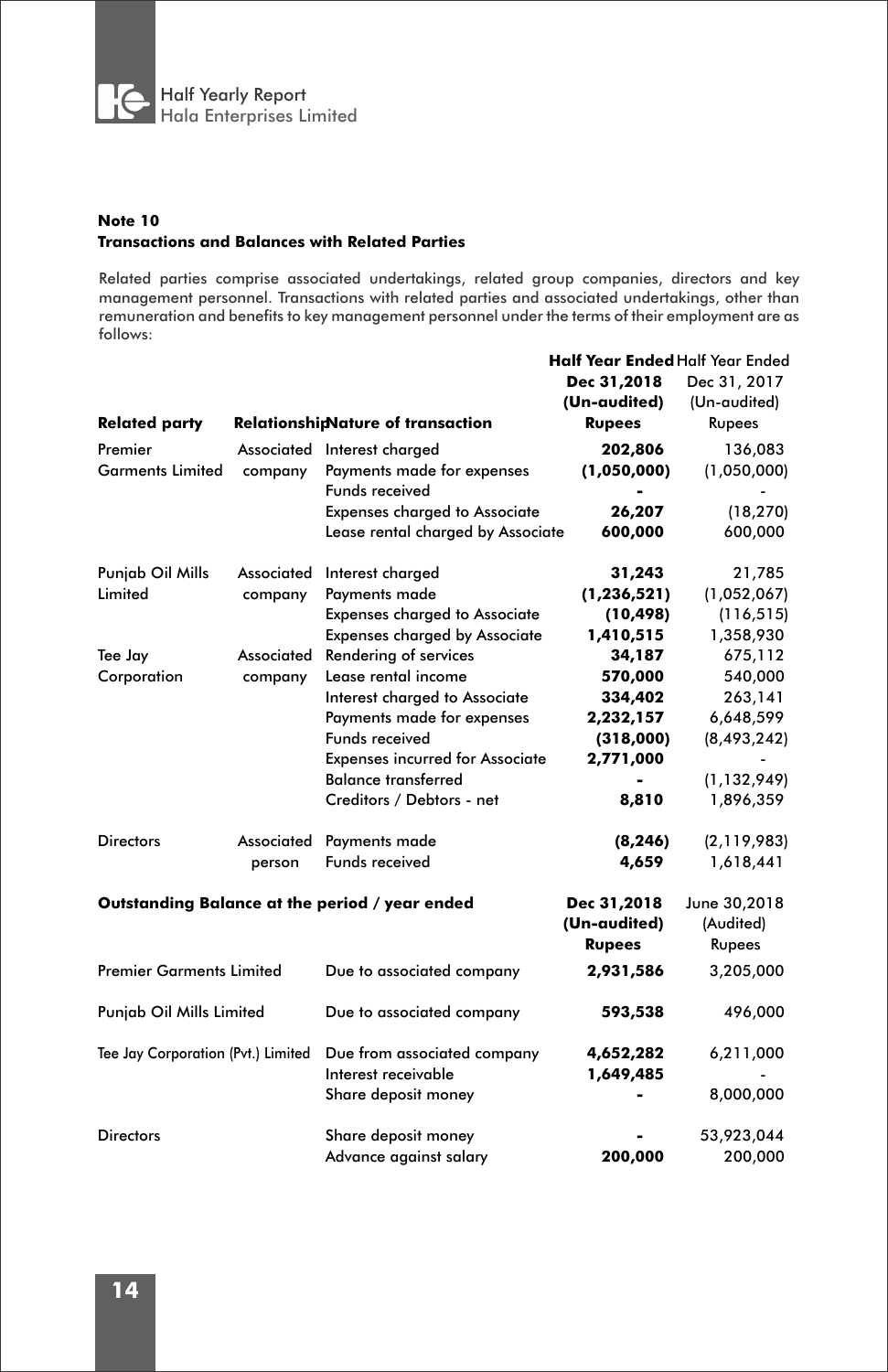#### **Note 11 Segment Information**

For management purposes, the activities of the Company are recognized into one operating segment, i.e. manufacturing and sales of towel. The Company operates in the said reportable operating segment based on the nature of the product, risk and return, organizational and management structure and internal financial reporting systems. Accordingly, the figures reported in this condensed interim financial information relate to the Company's only one reportable segment. Company-wide disclosures regarding the reportable segments are as follows:

|                                                                 | Dec 31.2018  | June 30,2018 |
|-----------------------------------------------------------------|--------------|--------------|
|                                                                 | (Un-audited) | (Audited)    |
|                                                                 | Percentage   | Percentage   |
| Information about products:                                     |              |              |
| Terry towel<br>$\sim$                                           | 91.28%       | 92.87%       |
| Major customers:                                                |              |              |
| 5 customers (2018: 6 customers)<br>$\sim$                       | 60.31%       | 63.61%       |
| Revenue from external customers attributed to foreign countries | 97%          | 97.00%       |

All non-current assets of the Company are located in Pakistan as at the reporting date.

#### **Note 12 Reclassification**

Corresponding figures are re-arranged / reclassified, wherever necessary, to facilitate comparison. No material reclassifications have been made in these condensed interim financial statements (unaudited), except that the surplus on Revaluation of property plant and equipment has been included in the equity and comparative information for the six month period ended December 31, 2017 has been restated in statement of changes in equity. The basis of such restatement has been explained in note 4 of annual financial statements for the year ended June 30, 2018.

#### **Note 13**

#### **Authorization of Interim Financial Information**

This condensed interim financial information (un-audited) is authorized for issuance on February 27, 2019 by the Board of Directors of the Company.

**Note 14 General** 

Figures in these accounts have been rounded off to the nearest Pakistan rupee.

lfaanJahirgy

**CHIEF EXECUTIVE OFFICER DIRECTOR**

dul Munay